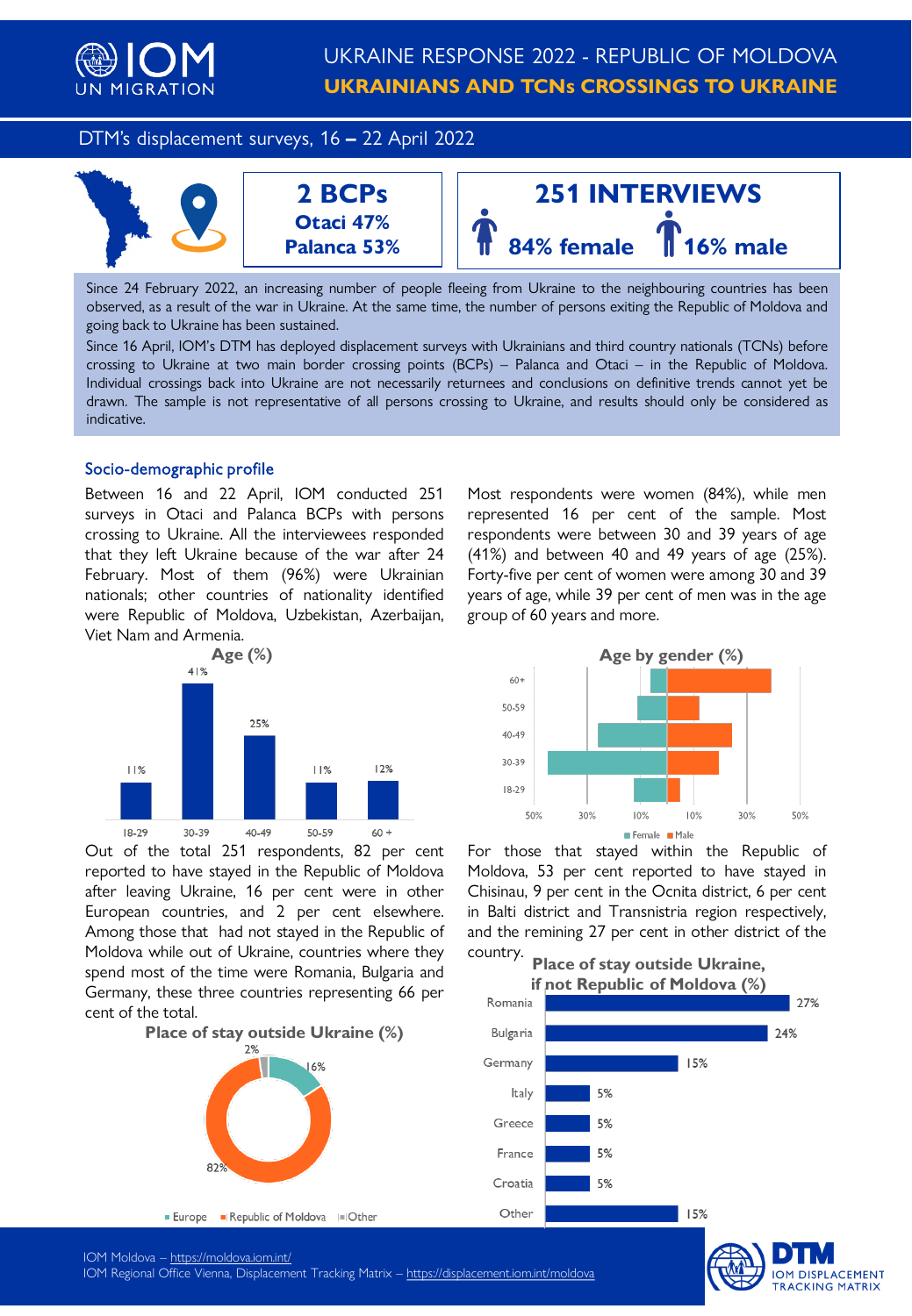

## DTM's displacement surveys, 16 **–** 22 April 2022

Most respondents (59%) were travelling to Ukraine alone, while 41 per cent of the sample was travelling with a group of mainly family members (94% of those that were not alone at the time of the survey). Interestingly, 56 per cent of those travelling alone was with a group when they left Ukraine.

Two-thirds of the sample reported they had crossed the border between Ukraine and the Republic of Moldova only once since the beginning of the war, while 13 per cent crossed it twice, 8 per cent crossed it more than twice and 13 per cent didn't cross it since 24 February but before that date.

More than 60 per cent reported to have used the same BCP to cross into the Republic of Moldova.

About 41 per cent of respondents reported the intention to stay in Ukraine, to reunite with family members and because they felt the situation was better in the place of origin, while 39 per cent reported they planned a short visit and 20 per cent did not know how long they would stay in Ukraine.

For those traveling for a short visit, the top three reason they mentioned were to meet with family (73%), to collect personal belongings left in Ukraine (23%) and to help other family members or friends there (8%).



**Planned stay in Ukraine (%)**<br> **Planned stay in Ukraine (%) Ukrainian/Moldovan borders (%)**



For the entire sample, 61 per cent of respondents were going back by car and 35 per cent by foot, while only 3 per cent in buses and close to 1 per cent in minibuses. Nevertheless, the main means of transportation varied a lot between the two BCPs where interviews were collected. In Otaci, in the northern part of the country, most respondents were travelling by foot (68%), while in Palanca BCP in the south of Republic of Moldova, most respondents (92%) were travelling by car.



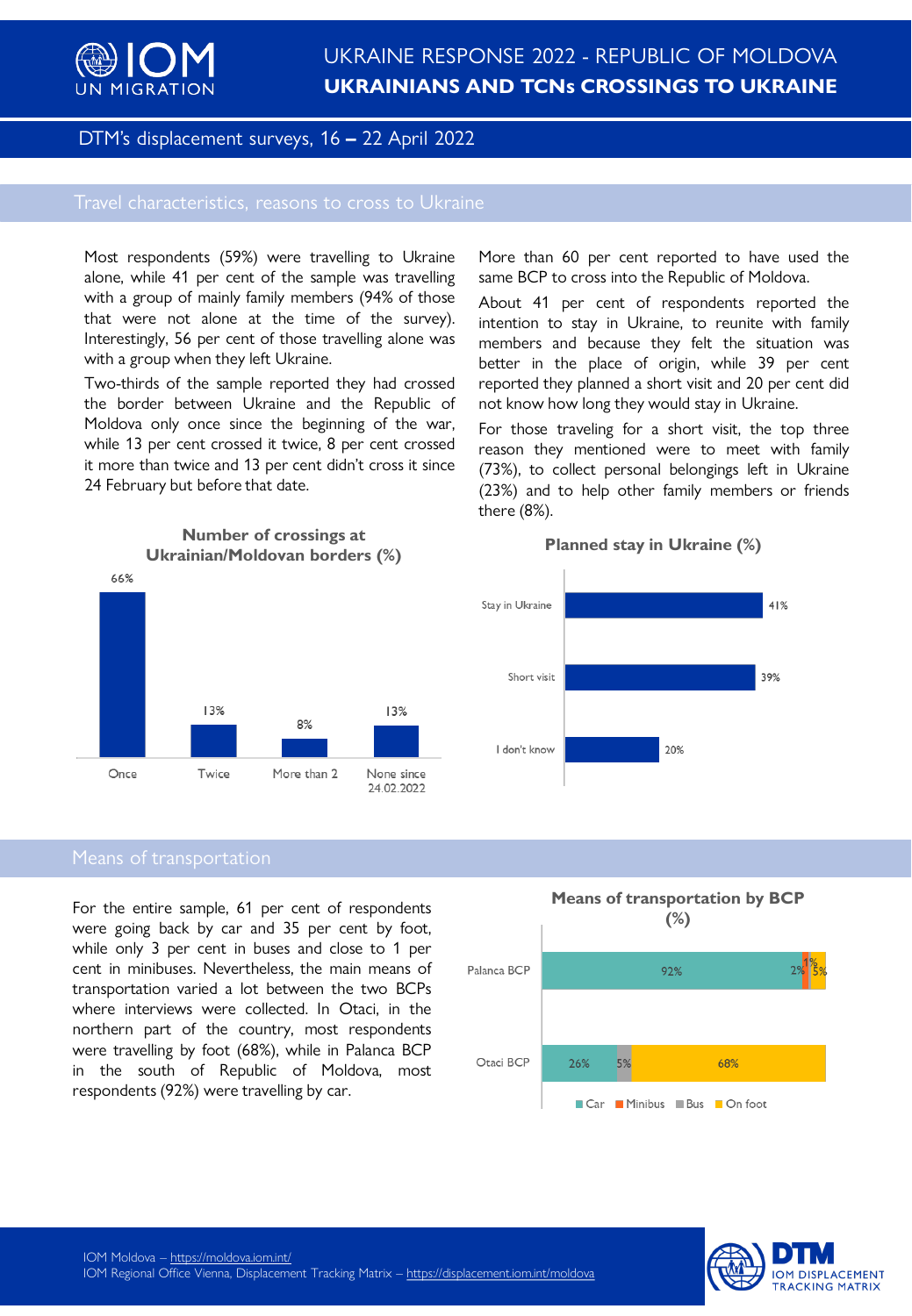

# UKRAINE RESPONSE 2022 - REPUBLIC OF MOLDOVA **UKRAINIANS AND TCNs CROSSINGS TO UKRAINE**

## DTM's displacement surveys, 16 **–** 22 April 2022



The Odessa region was reported by almost half of the respondents (49%) as their region of usual residence before leaving Ukraine, followed by the region of Kyiv (22%), the region of Vinnytsia (12%) and others (17%).

The vast majority of respondents reported their intentions to go back to the same region (93%), while 6 per cent said he/she was going to another region and another 1 per cent did not know.

Among the respondents going to another region, most reported Vinnytsia as the destination (56%), followed by Khmelnytsky (17%) and Odessa (11%). Under a quarter (22%) reported that they felt the location of origin was currently unsafe and insecure, that their house or property was destroyed or damaged (22%) and that their family members were displaced to another location in Ukraine (6%).

The vast majority of Ukrainian refugees and TCNs interviewed reported the intention to go back to their homes or their usual place of residence in Ukraine (90%).

## **Planned region of stay in Ukraine, if different from origin (%)**